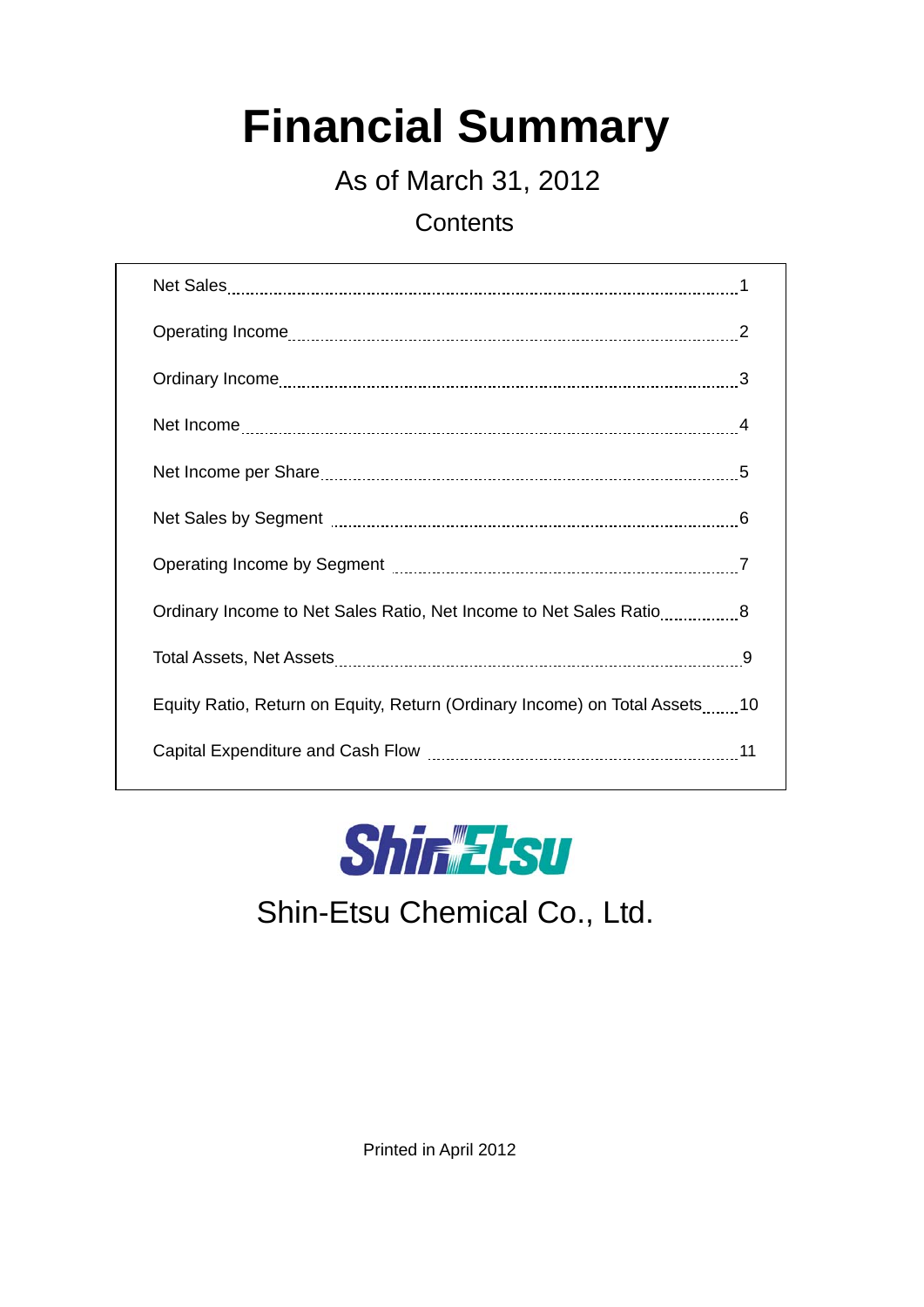

Net Sales



| (100 millions of yen) |  |
|-----------------------|--|
|                       |  |

|                  | 03/3  | 04/3  | 05/3  | 06/3   | 07/3   | 08/3   | 09/3   | 10/3  |        | 12/3   |
|------------------|-------|-------|-------|--------|--------|--------|--------|-------|--------|--------|
| <b>Net Sales</b> | 7,975 | 8,328 | 9,675 | 11,279 | 13,047 | 13,764 | 12,008 | 9,168 | 10,583 | 10,477 |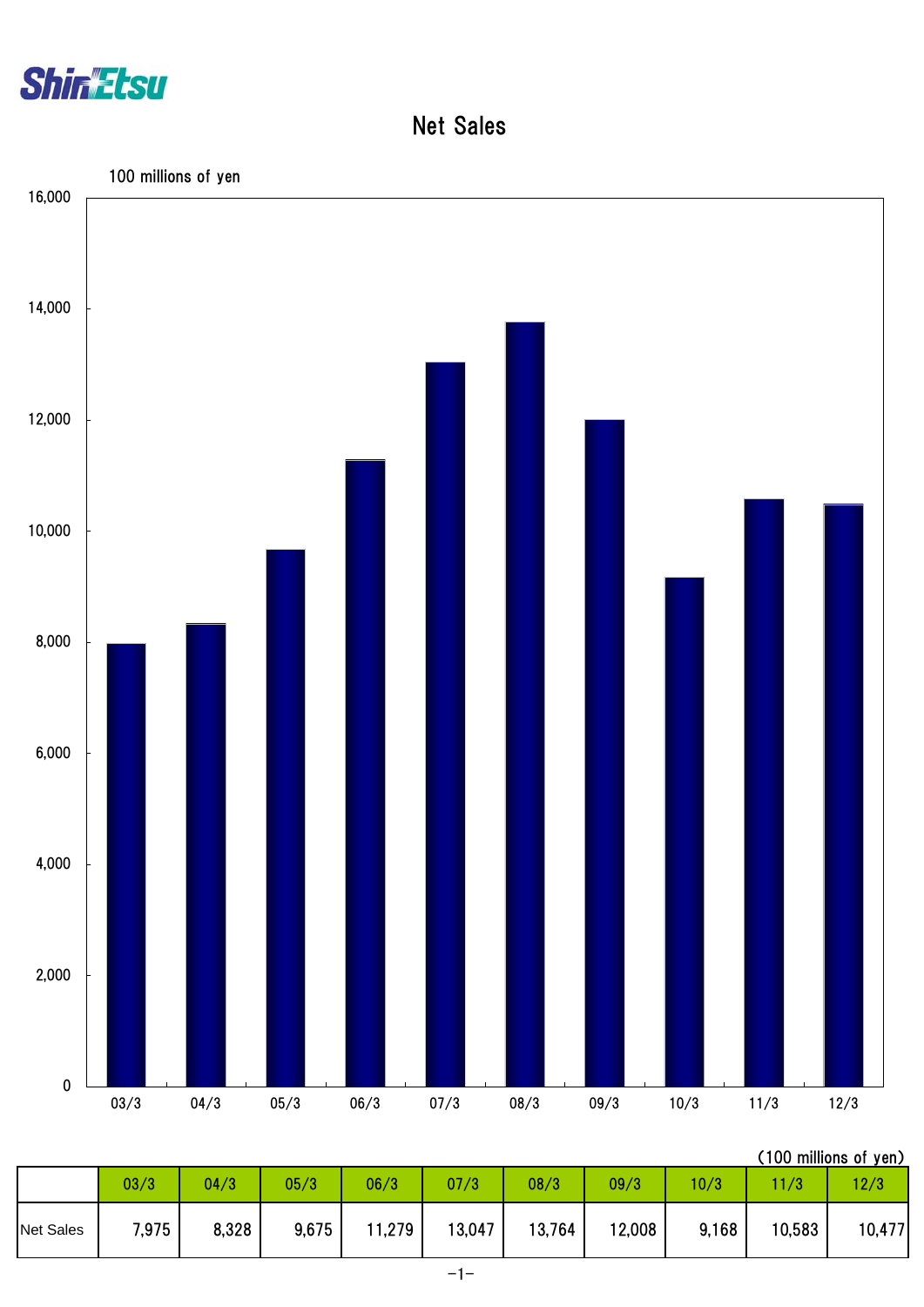

### Operating Income



| (100 millions of yen) |  |
|-----------------------|--|
|                       |  |

|                     | 03/3 | 04/3 | 05/3  | 06/3  | 07/3  | 08/3  | 09/3  | 10/3  | 1/3  | 12/3  |
|---------------------|------|------|-------|-------|-------|-------|-------|-------|------|-------|
| Operating<br>Income | ,221 | ,256 | 1,517 | 1,853 | 2,410 | 2,871 | 2,329 | I,172 | ,492 | 1,496 |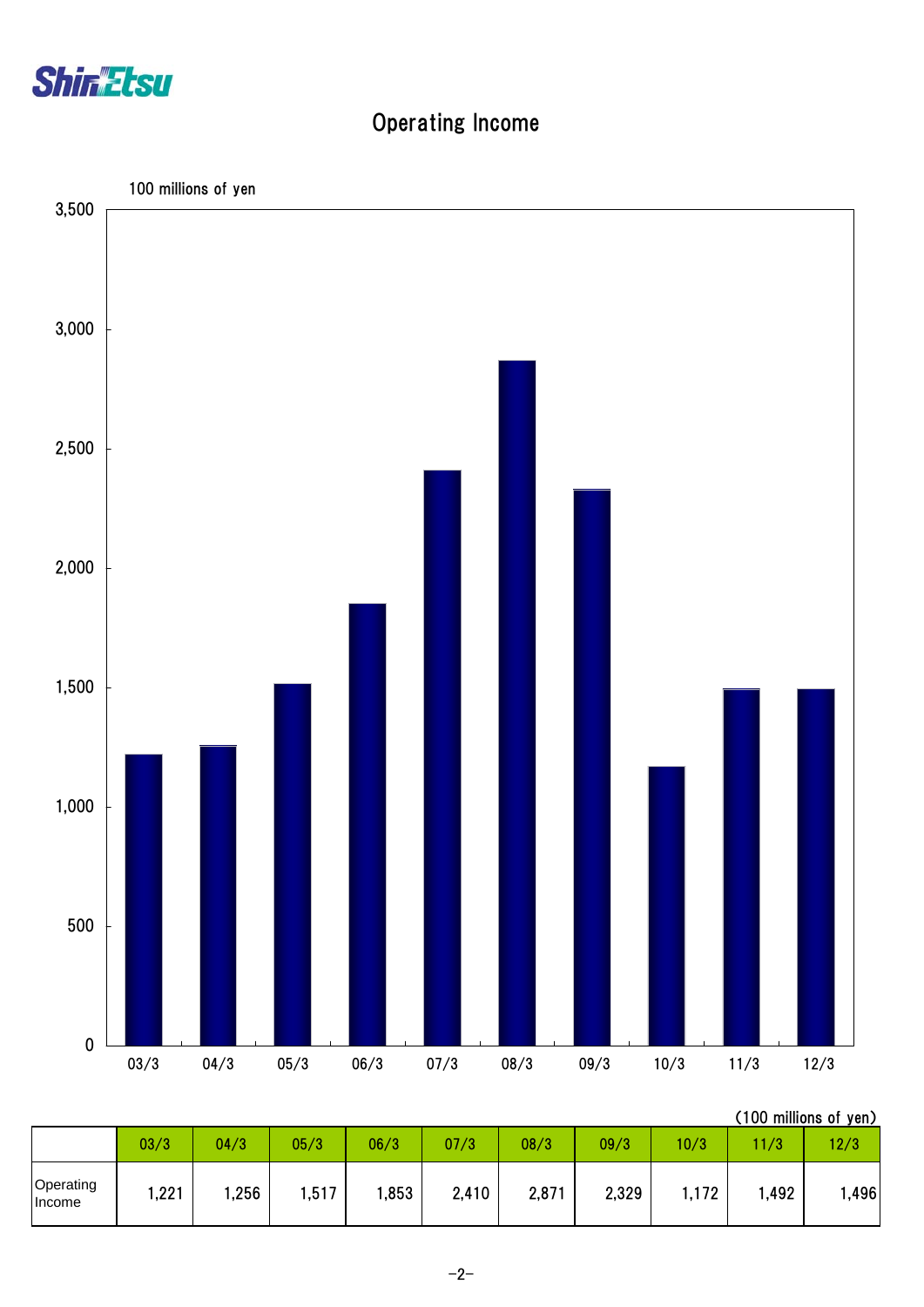

#### Ordinary Income



|                    |      |      |      |      |       |       |       |      |      | , וס טווטווווויטטון |
|--------------------|------|------|------|------|-------|-------|-------|------|------|---------------------|
|                    | 03/3 | 04/3 | 05/3 | 06/3 | 07/3  | 08/3  | 09/3  | 10/3 | 1/3  | 12/3                |
| Ordinary<br>Income | ,221 | ,256 | ,515 | ,850 | 2,470 | 3,000 | 2,505 | ,270 | ,603 | 1,652               |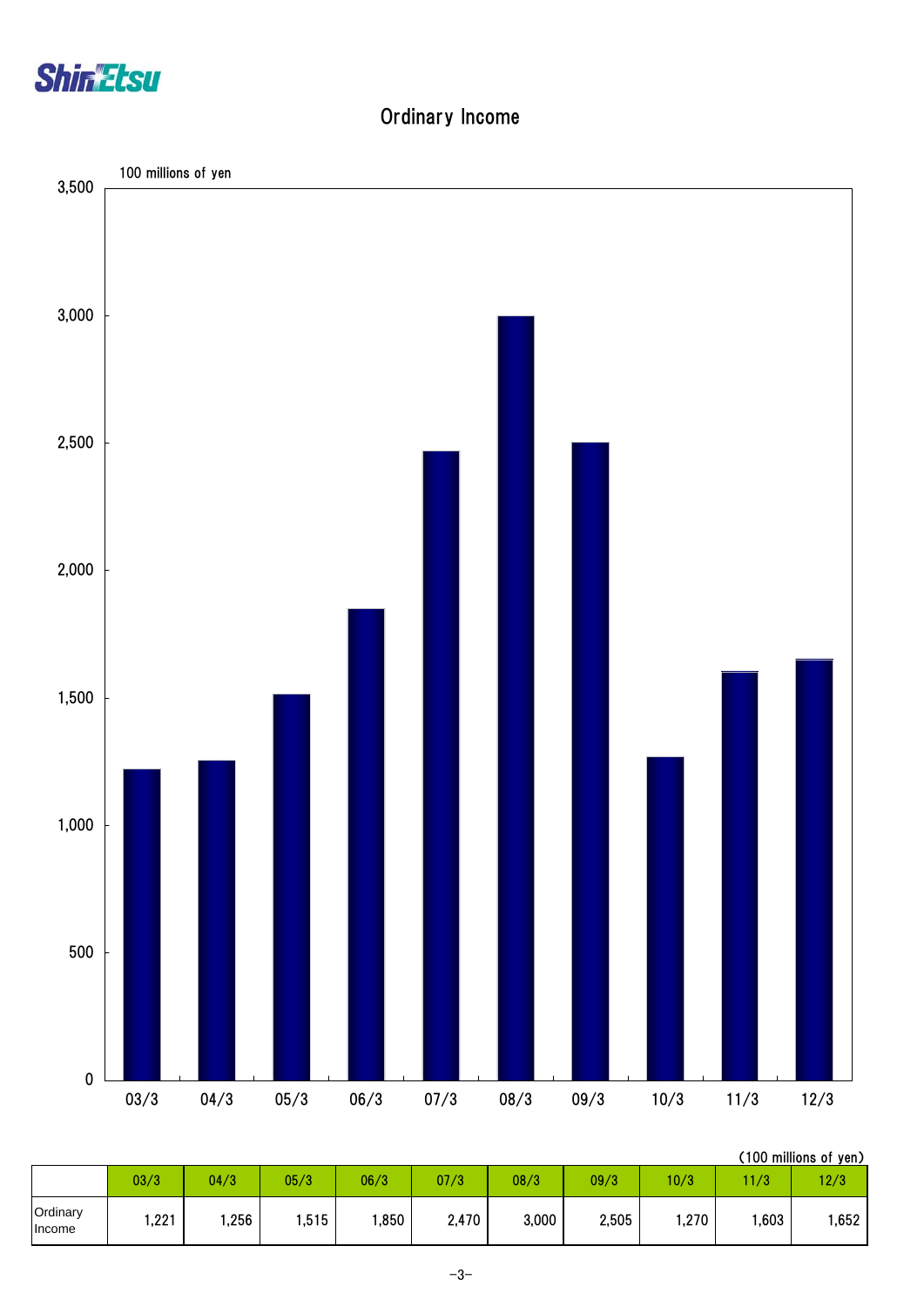

#### Net Income



| (100 millions of yen) |  |
|-----------------------|--|
|                       |  |

|            | 03/3 | 04/3 | 05/3 | 06/3  | 07/3  | 08/3 | 09/3  | 10/3 | 1/3  | 12/3 |
|------------|------|------|------|-------|-------|------|-------|------|------|------|
| Net Income | 730  | 748  | 932  | .,150 | I,540 | ,836 | , 547 | 839  | ,001 | ,006 |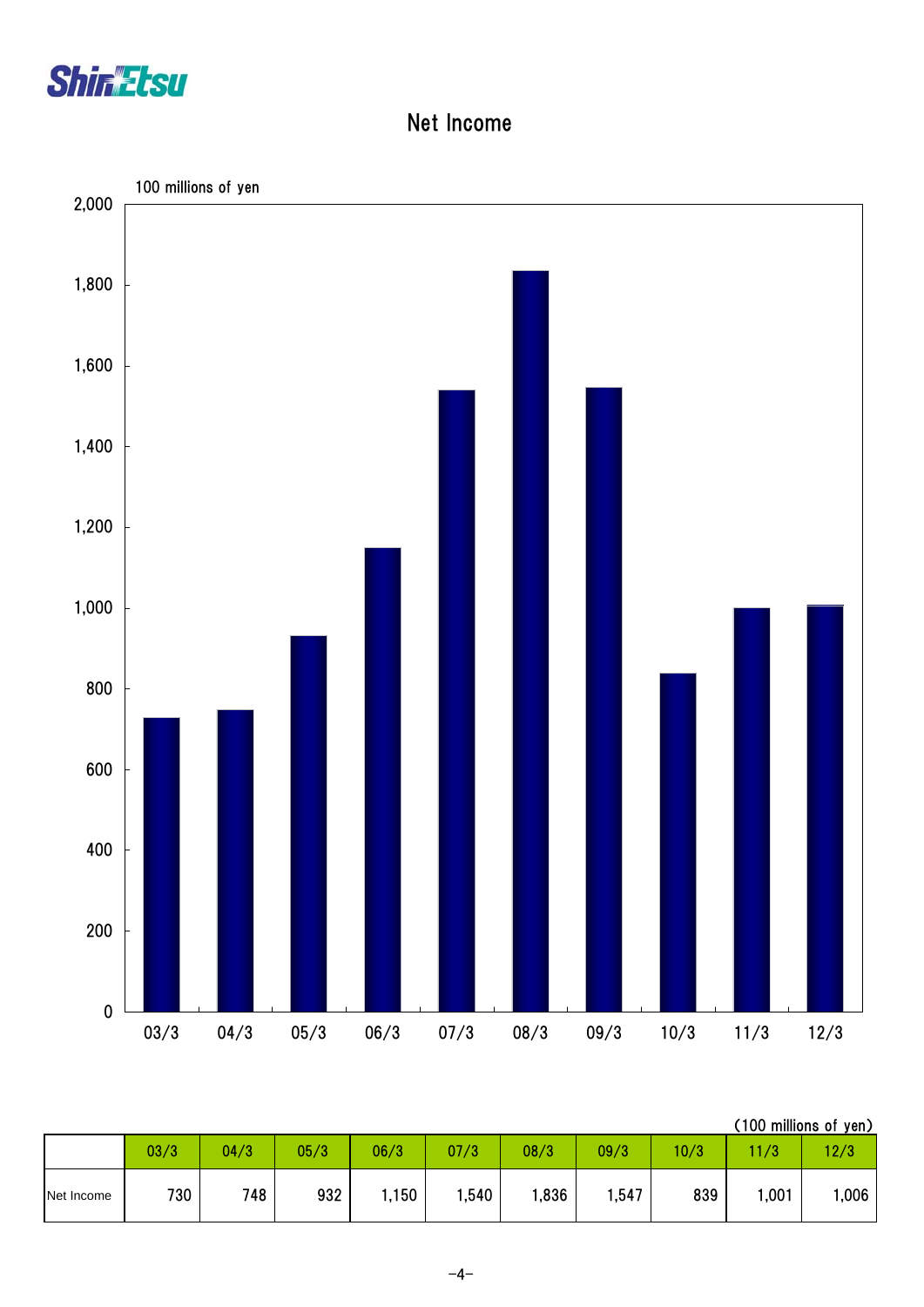

|  | Net Income per Share |  |  |
|--|----------------------|--|--|
|--|----------------------|--|--|



|                         |        |        |        |        |        |        |        |        |        | (yen)  |
|-------------------------|--------|--------|--------|--------|--------|--------|--------|--------|--------|--------|
|                         | 03/3   | 04/3   | 05/3   | 06/3   | 07/3   | 08/3   | 09/3   | 10/3   | 11/3   | 12/3   |
| Net Income<br>per Share | 173.13 | 177.25 | 219.10 | 266.63 | 357.78 | 426.63 | 362.39 | 197.53 | 235.80 | 237.03 |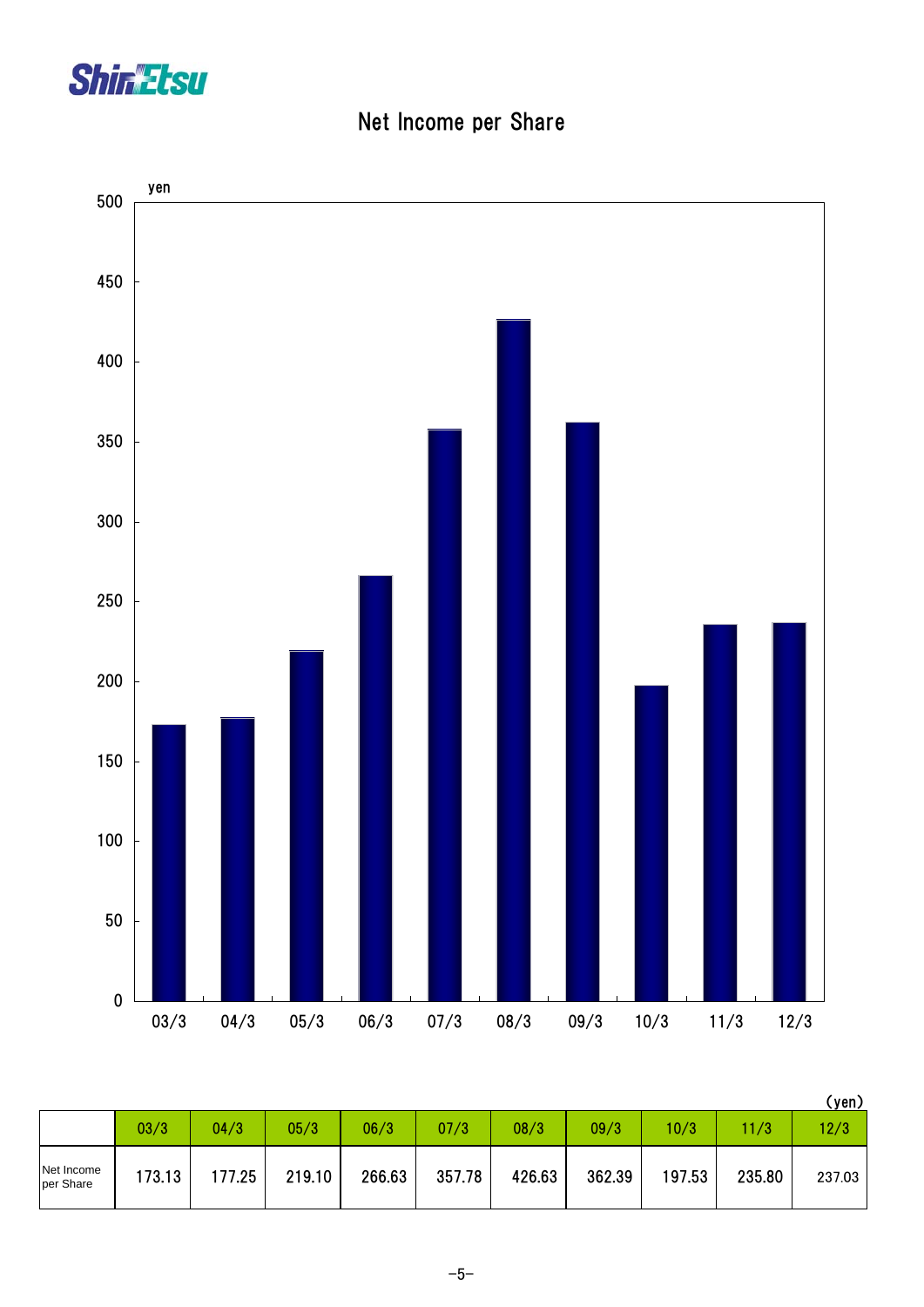

#### Net Sales by Segment



**Containing and Inorganic Chemicals** 

- **Electronics Materials**
- **Functional Materials and Others**
- **PVC/Chlor-Alkali Business**
- Silicones Business  $\blacksquare$
- Specialty Chemicals Business  $\mathcal{L}_{\mathcal{A}}$
- Semiconductor Silicon Business **TT**
- Electronics & Functional Materials Business
- **Diversified Business**

|                                                  | 03/3  | 04/3  | 05/3  | 06/3  | 07/3  | 08/3  | 09/3  | 10/3  |
|--------------------------------------------------|-------|-------|-------|-------|-------|-------|-------|-------|
| Organic and Inorganic<br><b>Chemicals</b>        | 4,210 | 4,570 | 5,490 | 6,365 | 7,084 | 7.010 | 6,292 | 5,090 |
| <b>Electronics Materials</b>                     | 2.434 | 2,622 | 3,069 | 3,614 | 4,794 | 5,647 | 4,675 | 3.171 |
| <b>Functional Materials and</b><br><b>Others</b> | 1,331 | 1.136 | l.116 | .300  | .169  | 107،، | .041  | 907   |

※1 From 2011 onward the business segments are in the new structure due to applying to the changes of Japanese Accounting standard.

※2 The result for FY2010 is shown in both previous structure and new structure.

|                                                       | (100 millions of yen) |       |       |  |  |  |  |  |  |
|-------------------------------------------------------|-----------------------|-------|-------|--|--|--|--|--|--|
|                                                       | 10/3                  | 11/3  | 12/3  |  |  |  |  |  |  |
| PVC/Chlor-Alkali<br><b>Business</b>                   | 2,377                 | 2,835 | 3,240 |  |  |  |  |  |  |
| <b>Silicones Business</b>                             | 1,223                 | 1,431 | 1,355 |  |  |  |  |  |  |
| <b>Specialty Chemicals</b><br><b>Business</b>         | 805                   | 835   | 871   |  |  |  |  |  |  |
| <b>Semiconductor Silicon</b><br>Business              | 2,540                 | 2,838 | 2.296 |  |  |  |  |  |  |
| Electronics & Functional<br><b>Materials Business</b> | 1,138                 | 1,414 | 1,778 |  |  |  |  |  |  |
| <b>Diversified Business</b>                           | 1,085                 | 1.230 | 937   |  |  |  |  |  |  |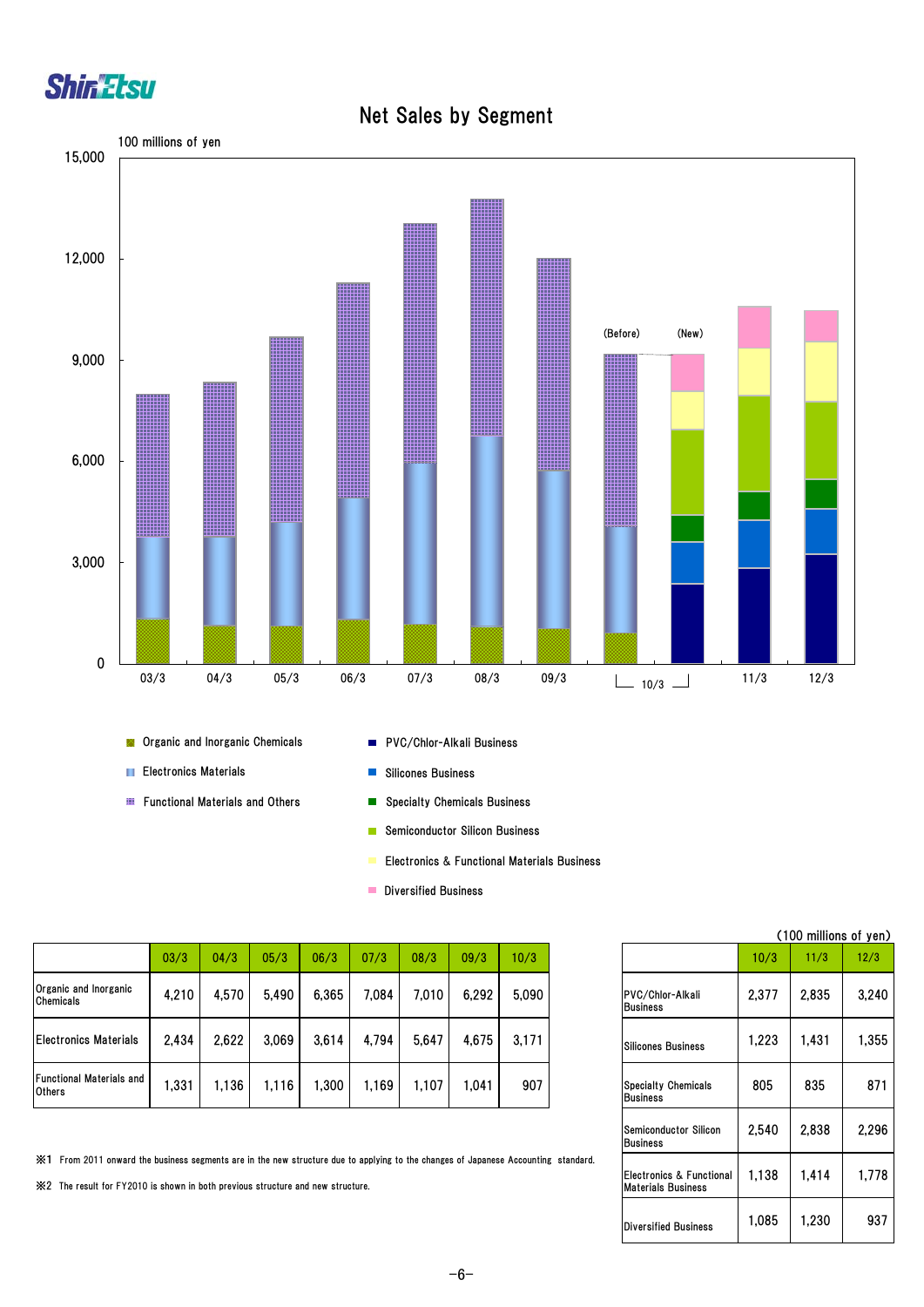



#### Operating Income by Segment

|                                                  |      |      |      |      |       |      |       |      |                                               |      |      | - - - - |
|--------------------------------------------------|------|------|------|------|-------|------|-------|------|-----------------------------------------------|------|------|---------|
|                                                  | 03/3 | 04/3 | 05/3 | 06/3 | 07/3  | 08/3 | 09/3  | 10/3 |                                               | 10/3 | 11/3 | 12/3    |
| Organic and Inorganic<br>Chemicals               | 624  | 651  | 779  | 962  | 067.ا | 995  | 952   | 611  | PVC/Chlor-Alkali<br><b>Business</b>           | 196  | 197  | 237     |
| <b>Electronics Materials</b>                     | 352  | 422  | 537  | 653  | 066.ا | .621 | 1.122 | 395  | Silicones Business                            | 249  | 341  | 337     |
| <b>Functional Materials and</b><br><b>Others</b> | 243  | 182  | 201  | 240  | 276   | 260  | 257   | 180  | <b>Specialty Chemicals</b><br><b>Business</b> | 139  | 129  | 147     |

※1 From 2011 onward the business segments are in the new structure due to applying to the changes of Japanese Accounting standard.

※2 The result for FY2010 is shown in both previous structure and new structure.

|                                                       |      | (100 millions of yen) |      |
|-------------------------------------------------------|------|-----------------------|------|
|                                                       | 10/3 | 11/3                  | 12/3 |
| PVC/Chlor-Alkali<br><b>Business</b>                   | 196  | 197                   | 237  |
| <b>Silicones Business</b>                             | 249  | 341                   | 337  |
| <b>Specialty Chemicals</b><br><b>Business</b>         | 139  | 129                   | 147  |
| Semiconductor Silicon<br>Business                     | 226  | 389                   | 343  |
| Electronics & Functional<br><b>Materials Business</b> | 307  | 361                   | 382  |
| <b>Diversified Business</b>                           | 68   | 73                    | 50   |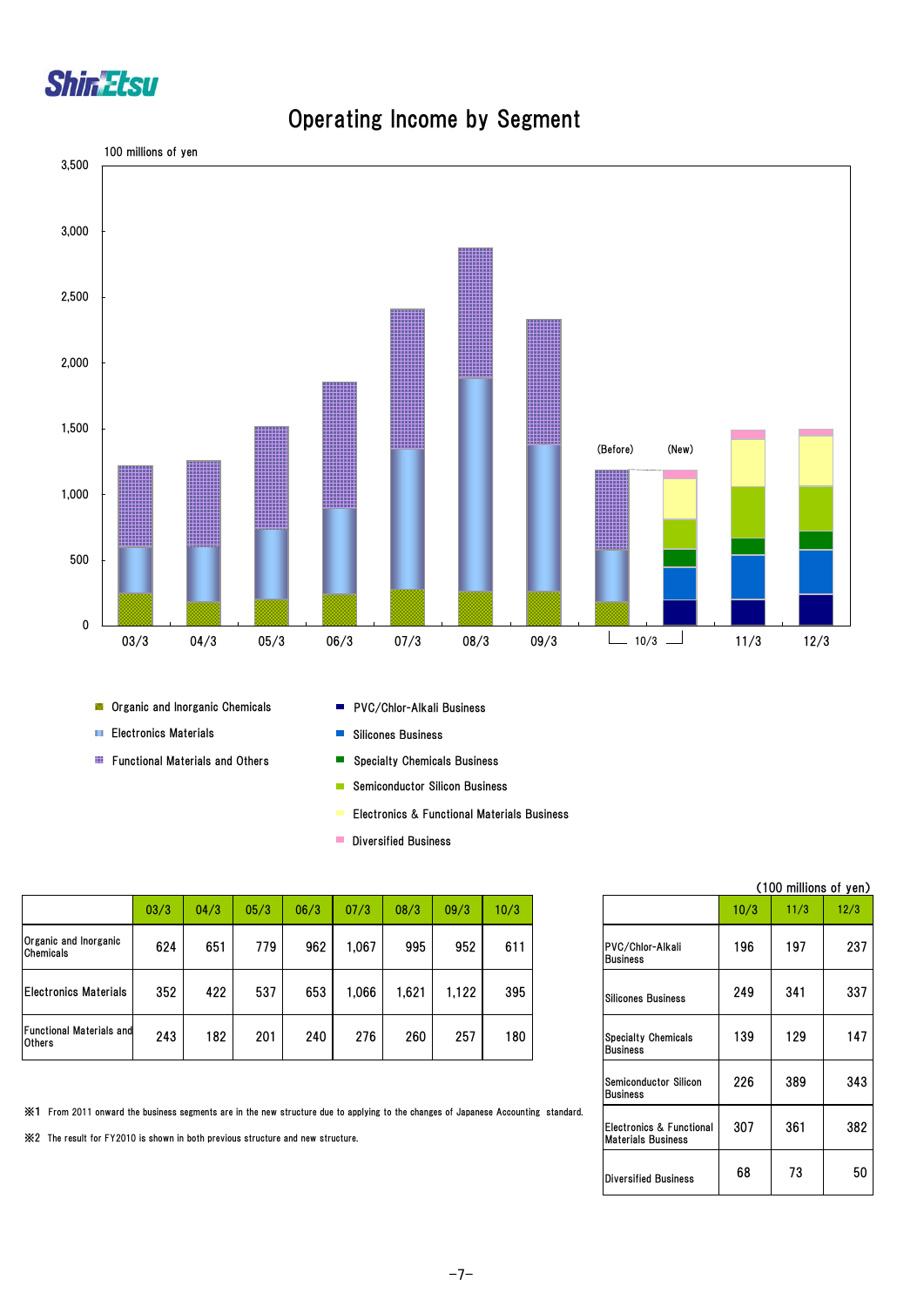



Net Income to Net Sales Ratio

(%)



|                                              |      |      |      |      |      |      |      |      |      | (% ) |
|----------------------------------------------|------|------|------|------|------|------|------|------|------|------|
|                                              | 03/3 | 04/3 | 05/3 | 06/3 | 07/3 | 08/3 | 09/3 | 10/3 | 11/3 | 12/3 |
| Ordinary Income to Net<br><b>Sales Ratio</b> | 15.3 | 15.1 | 15.7 | 16.4 | 18.9 | 21.8 | 20.9 | 13.9 | 15.2 | 15.8 |
| Net Income to Net<br><b>Sales Ratio</b>      | 9.2  | 9.0  | 9.6  | 10.2 | 11.8 | 13.3 | 12.9 | 9.1  | 9.5  | 9.6  |

-8-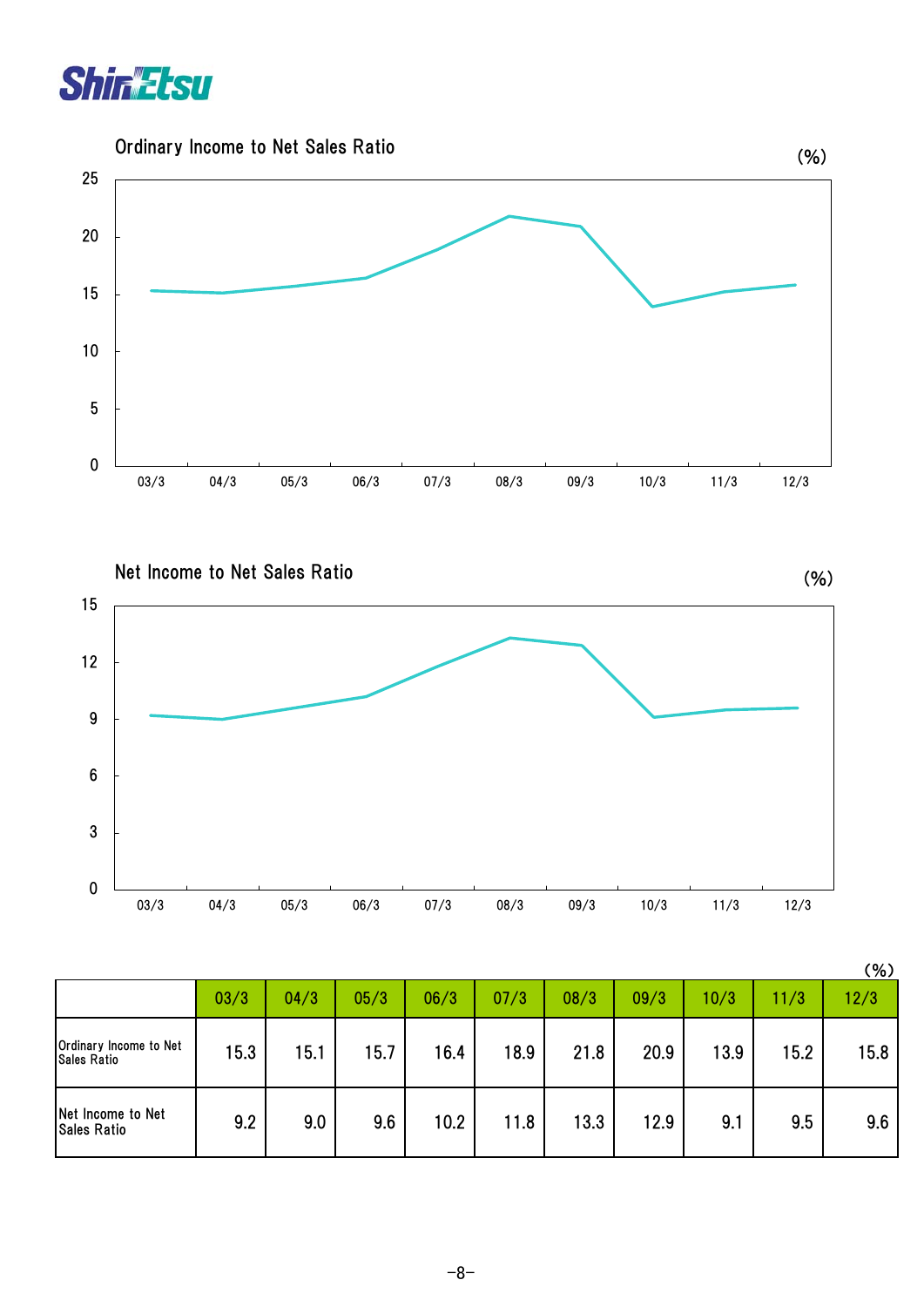

#### Total Assets



Net Assets



| (100 millions of yen) |  |
|-----------------------|--|
|                       |  |

|                   | 03/3   | 04/3   | 05/3  | 06/3                                       | 07/3 | 08/3            | 09/3   | 10/3   | 11/3          | 12/3   |
|-------------------|--------|--------|-------|--------------------------------------------|------|-----------------|--------|--------|---------------|--------|
| Total Assets      | 13,109 | 13,862 |       | 14,762   16,713   18,600   19,185   16,849 |      |                 |        | 17,691 | 17,842        | 18,098 |
| <b>Net Assets</b> | 8,470  | 9,007  | 9,963 | 11,737                                     |      | 13,603   14,837 | 14,074 |        | 14,742 14,694 | 14,946 |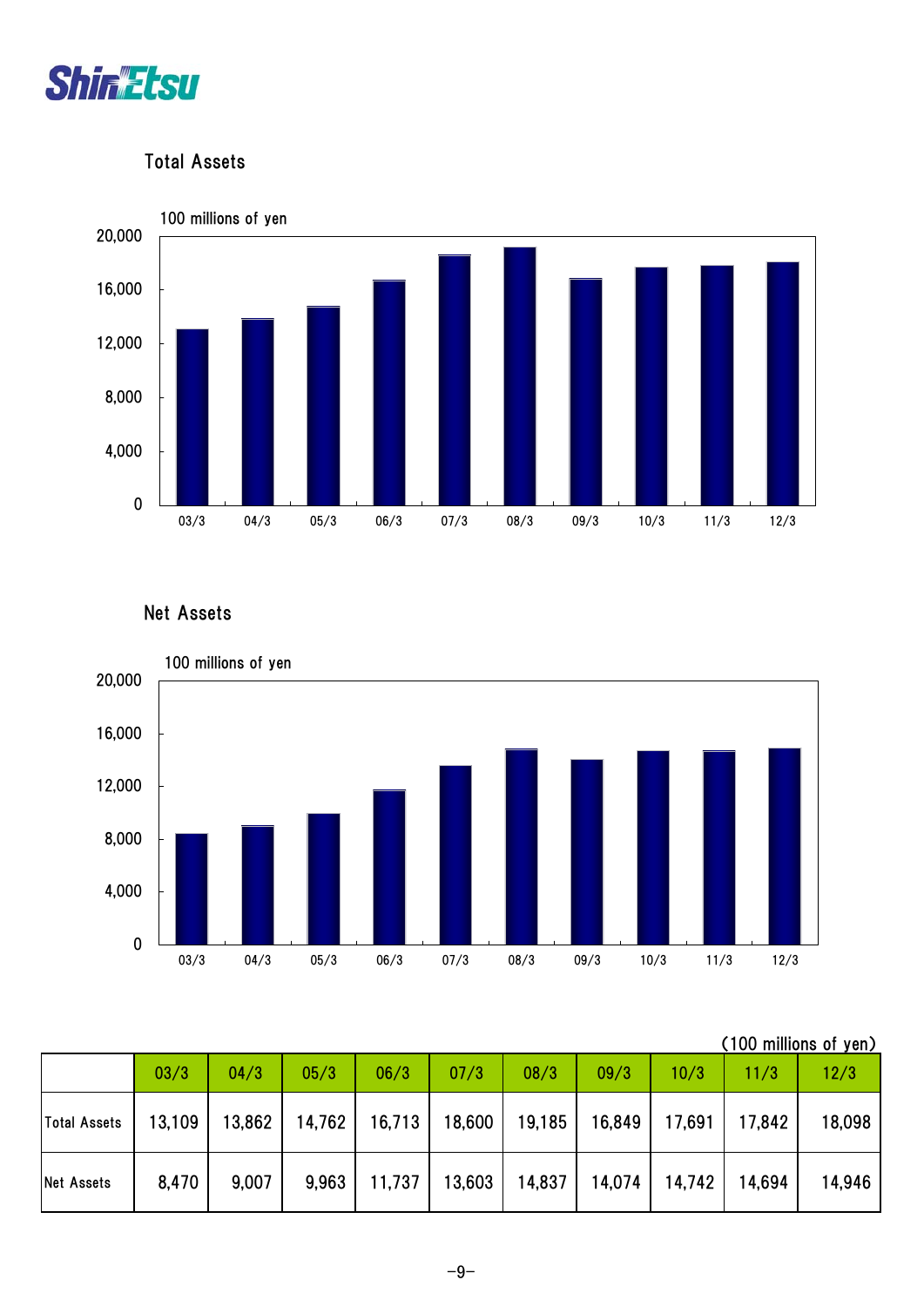

Equity Ratio



Return on Equity, Return (Ordinary Income) on Total Assets



|                                                |      |      |      |      |      |      |      |      | (%)  |      |
|------------------------------------------------|------|------|------|------|------|------|------|------|------|------|
|                                                | 03/3 | 04/3 | 05/3 | 06/3 | 07/3 | 08/3 | 09/3 | 10/3 | 11/3 | 12/3 |
| <b>Equity Ratio</b>                            | 64.6 | 65.0 | 67.5 | 70.2 | 71.0 | 75.0 | 81.1 | 80.9 | 80.0 | 80.3 |
| Return on Equity                               | 8.8  | 8.6  | 9.8  | 10.6 | 12.4 | 13.3 | 11.0 | 6.0  | 7.0  | 7.0  |
| Return (Ordinary<br>Income) on Total<br>Assets | 9.4  | 9.3  | 10.6 | 11.8 | 14.0 | 15.9 | 13.9 | 7.4  | 9.0  | 9.2  |